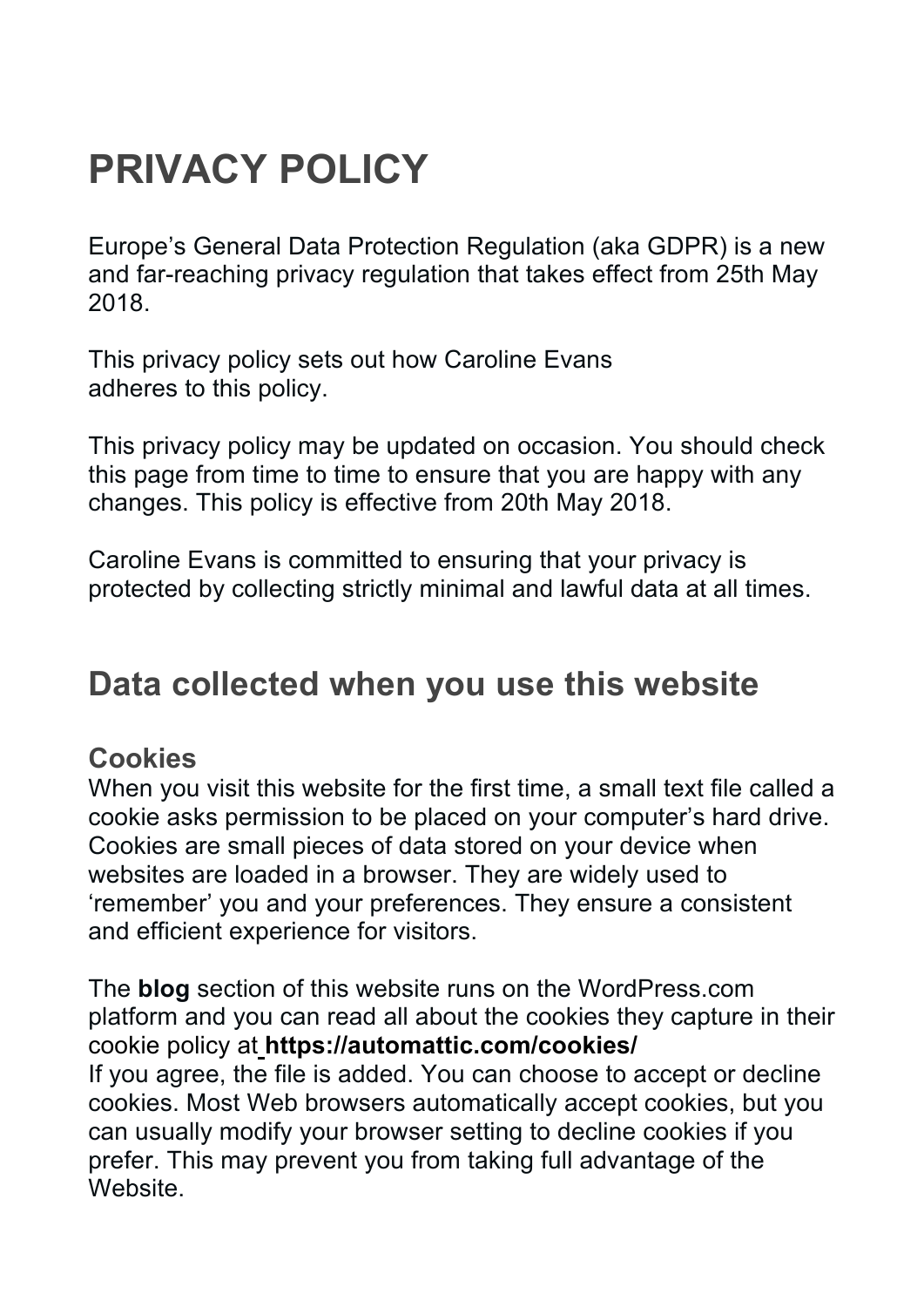#### **Online Contact form**

If you complete the online contact form, you are asked for your name and email address only. These are used only for lawful processing i.e. enabling a response to your query. We do not at any time pass your details on to any third-party unless we have your explicit permission or the law requires us to do so.

#### **Links to other Websites**

This Website may contain links to other websites. However, once you have used these links to leave this site, you should note that we do not have any control over that other website. Therefore, we cannot be responsible for the protection and privacy of any information which you provide whilst visiting such sites and such sites are not governed by this privacy statement. You should regard the privacy statement applicable to the website in question.

#### **Subscribed to our Newsletter**

If you subscribe to our newsletter you are explicitly giving consent to receive our newsletter only. You can unsubscribe at any time.

### **What information we collect**

We aim to collect the minimal amount of data necessary to provide you with our services and may ask for:

- Name
- Email address
- **•** Telephone number

#### **What we do with the information we gather** Provide for you the service requested.

#### **Security and data breaches**

We are committed to ensuring that your information is secure. In order to prevent unauthorised access or disclosure, We have put in